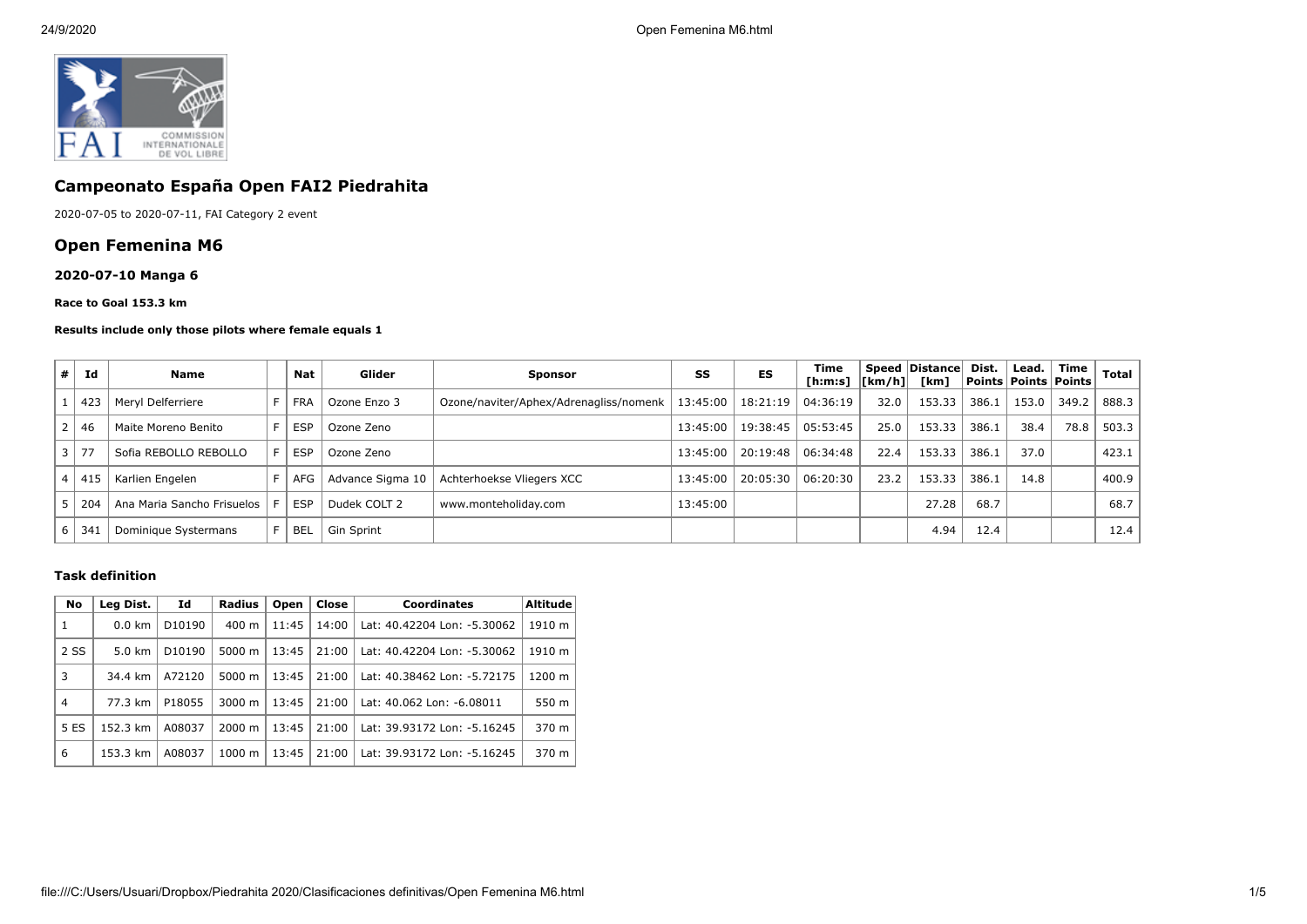24/9/2020 Open Femenina M6.html

**Pilots not yet processed (NYP)**

**Id Name**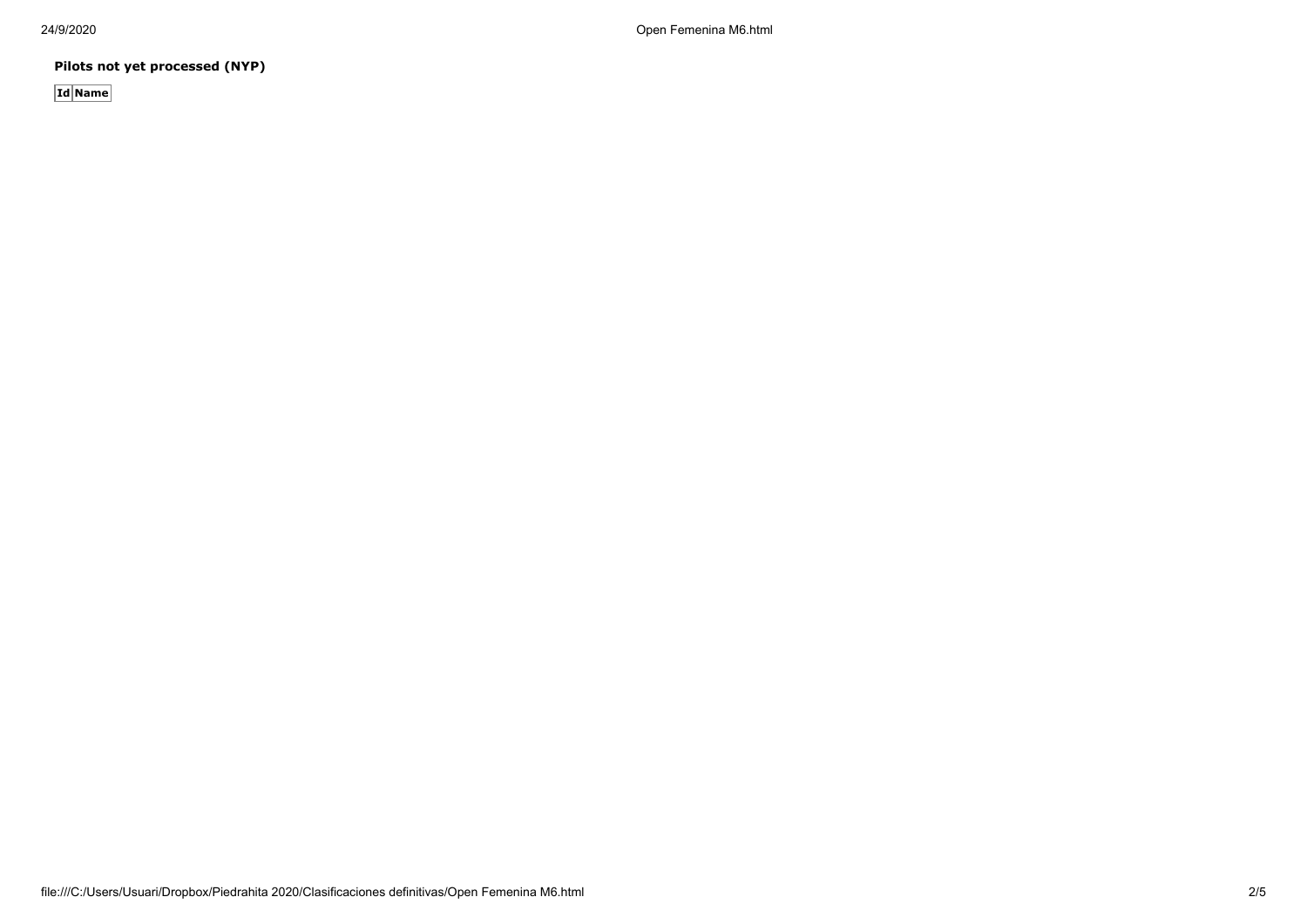## **Task statistics**

| param                           | value                     |  |  |  |
|---------------------------------|---------------------------|--|--|--|
| ss_distance                     | 147.332                   |  |  |  |
| task_distance                   | 153.332                   |  |  |  |
| launch_to_ess_distance          | 152.332                   |  |  |  |
| no_of_pilots_present            | 145                       |  |  |  |
| no_of_pilots_flying             | 145                       |  |  |  |
| no_of_pilots_lo                 | 59                        |  |  |  |
| no_of_pilots_reaching_nom_dist  | 130                       |  |  |  |
| no_of_pilots_reaching_es        | 86                        |  |  |  |
| no_of_pilots_reaching_goal      | 86                        |  |  |  |
| sum_flown_distance              | 18433.842                 |  |  |  |
| best_dist                       | 153.332                   |  |  |  |
| best_time                       | 4.2567                    |  |  |  |
| worst_time                      | 6.8119                    |  |  |  |
| qnh_setting                     | 1013.25                   |  |  |  |
| no_of_pilots_in_competition     | 150                       |  |  |  |
| no_of_pilots_landed_before_stop | 0                         |  |  |  |
| sum_dist_over_min               | 17853.842                 |  |  |  |
| sum real dist over min          | 17853.842                 |  |  |  |
| sum_flown_distances             | 18433.842                 |  |  |  |
| best_real_dist                  | 153.332                   |  |  |  |
| last start time                 | 2020-07-10T13:45:00+02:00 |  |  |  |
| first_start_time                | 2020-07-10T13:45:00+02:00 |  |  |  |
| first_finish_time               | 2020-07-10T18:00:24+02:00 |  |  |  |
| max_time_to_get_time_points     | 6.3198                    |  |  |  |
| goalratio                       | 0.5931                    |  |  |  |
| arrival_weight                  | 0                         |  |  |  |
| departure_weight                | 0                         |  |  |  |
| leading_weight                  | 0.162                     |  |  |  |
| time_weight                     | 0.4519                    |  |  |  |
| distance_weight                 | 0.3861                    |  |  |  |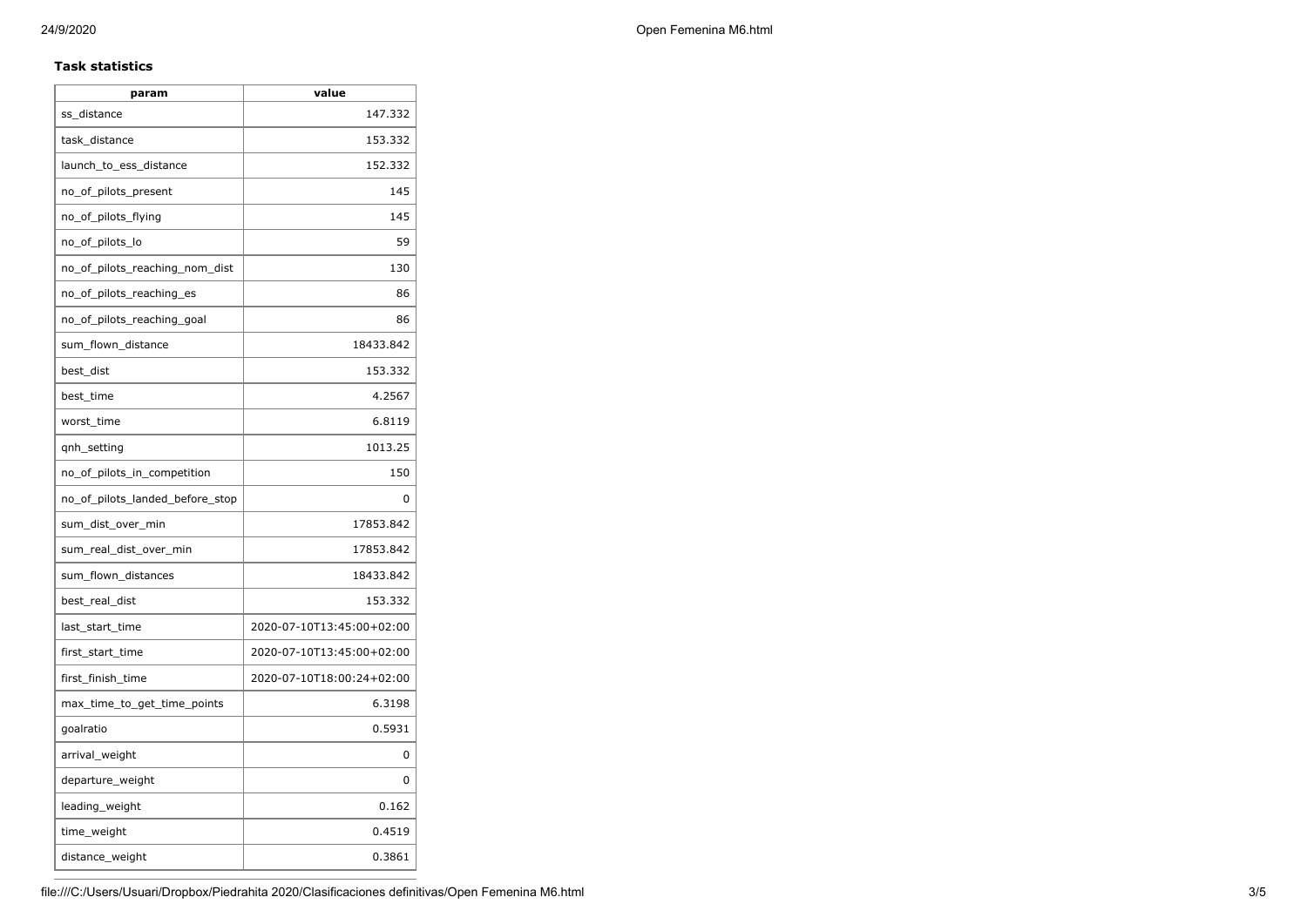| param                        | value        |
|------------------------------|--------------|
| smallest_leading_coefficient | 2.7542       |
| available_points_distance    | 386.149      |
| available_points_time        | 451.851      |
| available_points_departure   | O            |
| available_points_leading     | 162          |
| available_points_arrival     | 0            |
| time_validity                | 1            |
| launch_validity              | 1            |
| distance_validity            | 1            |
| stop_validity                | 1            |
| day_quality                  | $\mathbf{1}$ |
| ftv_day_validity             | 0.9814       |
| time_points_stop_correction  | ი            |

## **Scoring formula settings**

| param                                        | value       |
|----------------------------------------------|-------------|
| id                                           | GAP2020     |
| use_distance_points                          | 1           |
| use_time_points                              | 1           |
| use_departure_points                         | $\Omega$    |
| use leading points                           | 1           |
| use_arrival_position_points                  | $\mathbf 0$ |
| use_arrival_time_points                      | 0           |
| time points if not in goal                   | $\Omega$    |
| jump_the_gun_factor                          | $\Omega$    |
| jump_the_gun_max                             | 0           |
| use_1000_points_for_max_day_quality          | $\Omega$    |
| normalize_1000_before_day_quality            | 0           |
| time_validity_based_on_pilot_with_speed_rank | 1           |
| bonus_gr                                     | 2           |
| no_pilots_in_goal_factor                     | 0.8         |
| task_stopped_factor                          | 0.7         |

24/9/2020 Open Femenina M6.html